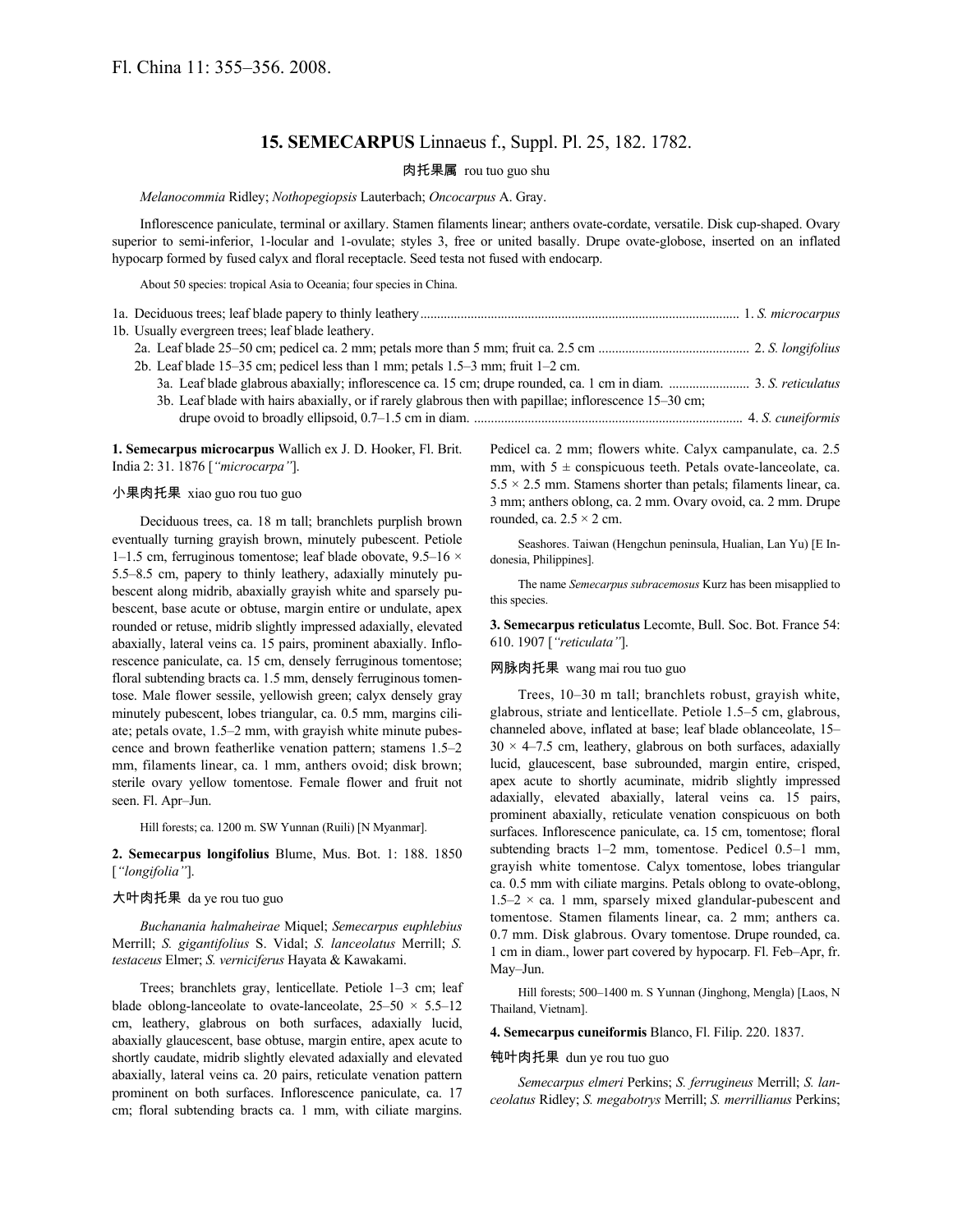*S. micranthus* Perkins; *S. obtusifolius* Merrill; *S. perrottetii* Marchand; *S. philippinensis* Engler; *S. pilosus* Merrill; *S. ridleyi* Merrill; *S. taftianus* Perkins; *S. thyrsoideus* Elmer; *S. whitfordii* Merrill.

Trees, 4–20 m tall; branchlets brownish. Petiole 1–3 cm, sparsely pubescent; leaf blade obovate-oblong to narrowly elliptic,  $8-35 \times 2-9$  cm, leathery, adaxially glabrous to minutely pubescent, abaxially variable in hairiness from densely tomentose or pubescent to rarely glabrous, with distinct papillae except on midrib and major veins, base cuneate to obtuse, margin entire, apex variable from acute to rounded, lateral veins 11–25 pairs, prominent abaxially, reticulate venation prominent abaxially, distinct to indistinct adaxially. Inflorescence paniculate, 15–30 cm, tomentose or pubescent; floral subtending bracts 0.5–3 mm. Pedicel missing or very short; flowers greenish white. Calyx lobes broadly ovate, 0.5–1 mm, obtuse apically. Petals ovateoblong to elliptic, 1.5–3 mm, minutely pubescent to glabrous, longitudinally veined. Stamens 2.5–3 mm; anthers ca. 0.7 mm; staminodes in female flowers ca. 1 mm. Disk round, flat, 1–2 mm across, pilose. Ovary ca. 2 mm across, densely pubescent. Drupe ovoid to broadly ellipsoid,  $1-2 \times 0.7-1.5$  cm, apex obtuse, lower part covered by hypocarp.

Disturbed open vegetation; lowlands. Taiwan (Lan Yu) [E Indonesia, Philippines].